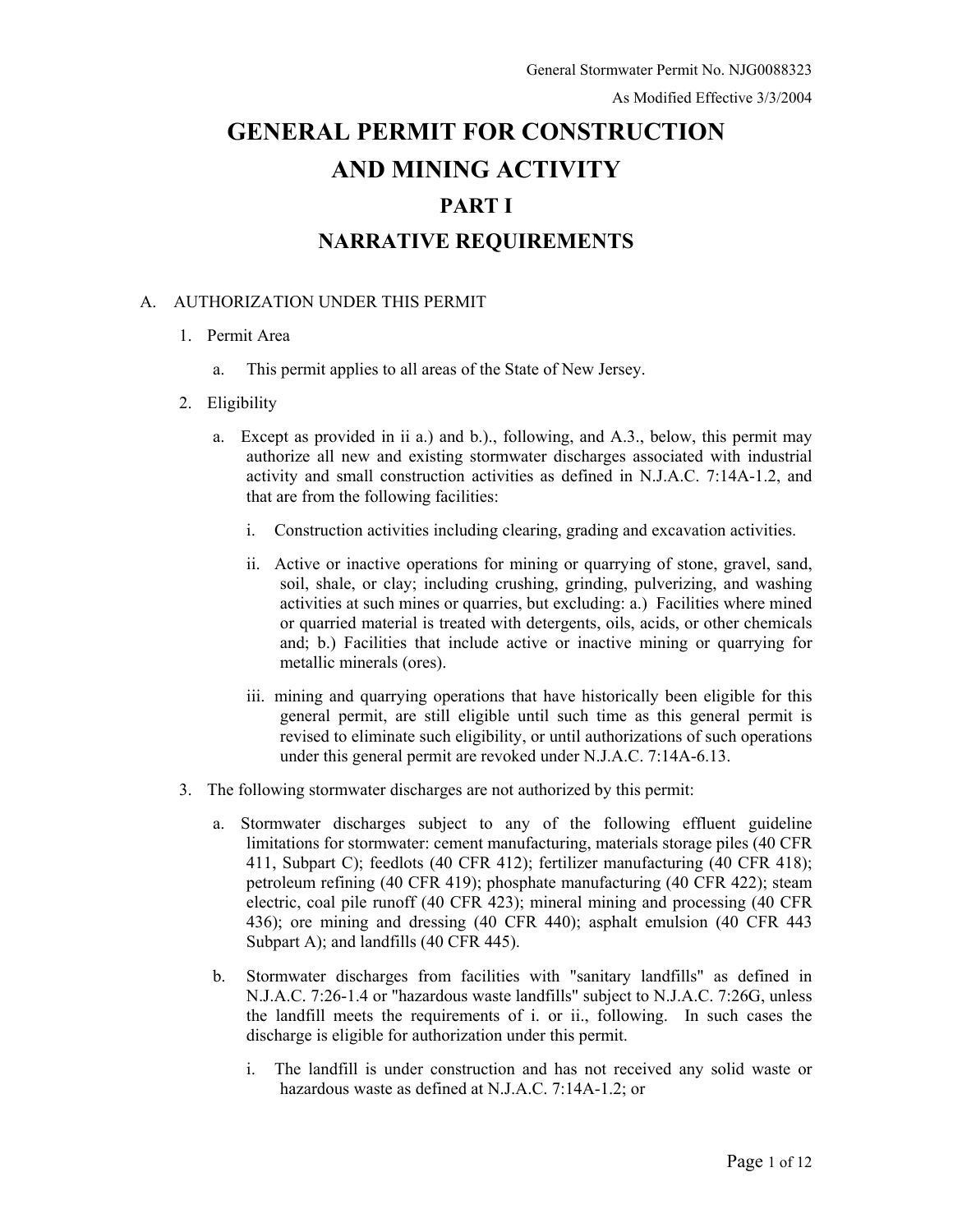- ii. The landfill has been closed in compliance with N.J.A.C. 7:26-2A.9 (the Solid Waste rules) or N.J.A.C. 7:26G (the Hazardous Waste rules), the appropriate certifications have been submitted in accordance with N.J.A.C. 7:26 or N.J.A.C. 7:26G, and the landfill is not disrupted.
- c. Stormwater discharges from construction, mining or quarrying activities that are not regulated under the Soil Erosion and Sediment Control Act, N.J.S.A. 4:24-39 et seq., or that are not within the definition of "project" at N.J.S.A. 4:24-41g.
- d. A stormwater discharge from a mining or quarrying operation authorized by an effective individual Discharge to Surface Water (DSW) permit for that discharge.
- e. Stormwater discharges that occur after the construction activities under 2.a.i, above, have been completed, unless such discharges are from mining or quarrying operations eligible for authorization under 2.a.ii, above. (If the facility being constructed is in one or more of the categories identified in subparagraphs 1i through 1ix or subparagraph 1xi of the definition in N.J.A.C. 7:14A-1.2 of "stormwater discharge associated with industrial activity," and is not such a mining or quarrying operation, then authorization for that stormwater discharge must be obtained under another NJPDES permit (such as NJPDES Permit No. NJ0088315, where applicable), even if authorization for the stormwater discharge from the construction activity has been obtained under this permit.)
- f. Stormwater discharges from projects or activities that conflict with an adopted Water Quality Management plan.
- 4. Other discharges are not authorized by this permit, even if such discharges are combined with stormwater discharges that are authorized by this permit.

# B. REQUIRING AN INDIVIDUAL PERMIT OR OTHER GENERAL PERMIT

- 1. The Department may require any permittee authorized under this permit to apply for and obtain an individual DSW permit, or seek and obtain authorization under another general permit. Conversely, any permittee authorized under this permit may request to be excluded from authorization under this permit by applying to the Department for an individual DSW permit or for another general DSW permit. Revocation of existing permits under such circumstances is governed by N.J.A.C. 7:14A-6.13.
- 2. If, after receiving authorization under this permit, a facility is required by the Department to obtain another NJPDES DSW permit that would also cover the authorized stormwater discharge, then authorization under this permit shall remain in effect only until either:
	- a. The date such other permit becomes effective; or
	- b. The date the application for such other permit (or request for authorization under another general permit) is denied. If such a facility fails to submit an application or request for authorization by the date specified by the Department, then the general permit authorization remains in effect only until that date.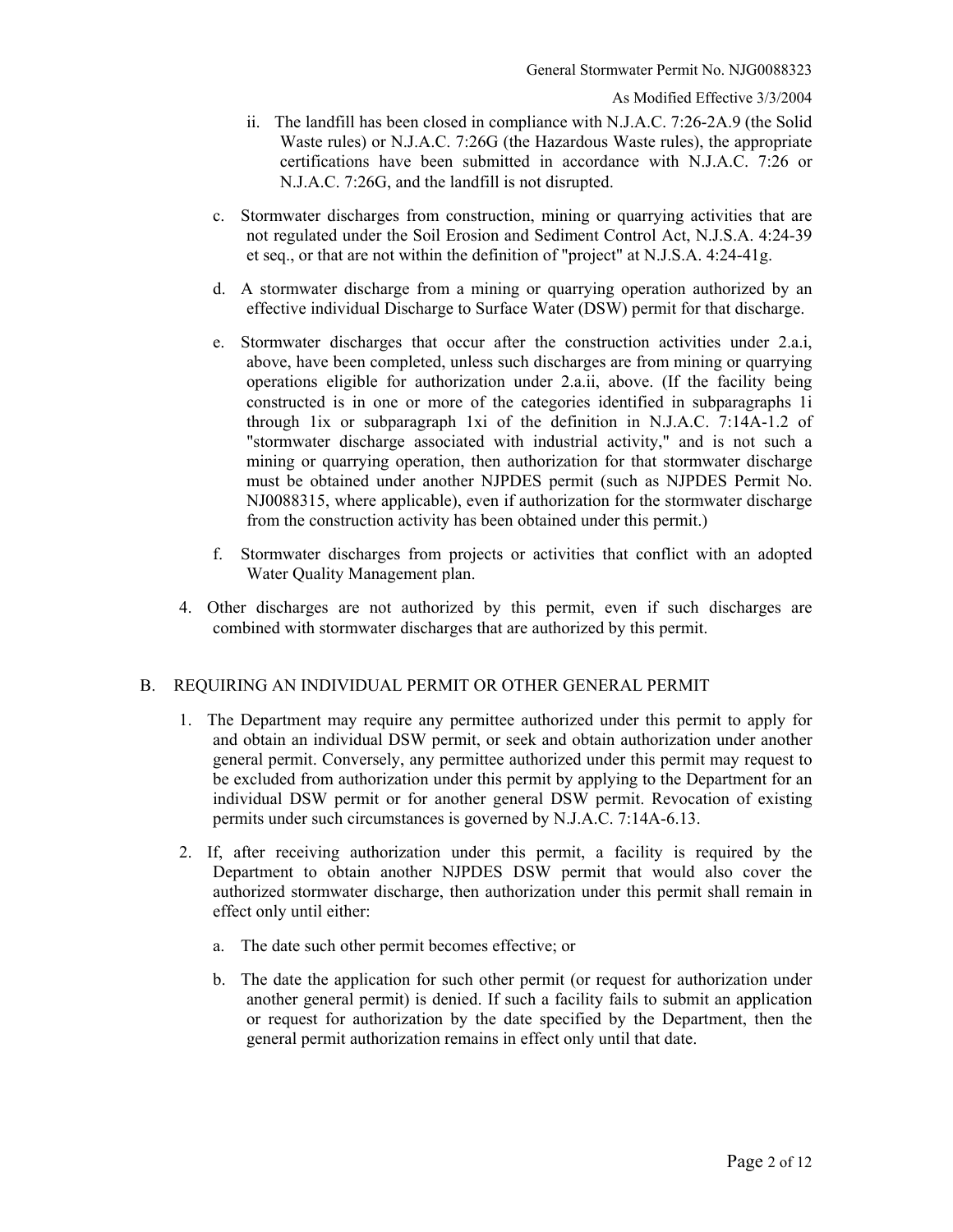#### C. AUTHORIZATION

- 1. In order to obtain authorization under this permit (except for automatic renewal of authorization under 5.a below), a complete Request for Authorization (RFA) and the \$300 fee required under N.J.A.C. 7:14A-3.1(j) shall be submitted in accordance with the requirements of this permit.
	- a. Authorization becomes effective when the soil conservation district or the New Jersey Department of Transportation (DOT) certifies the RFA (and when, in addition, the Pinelands Commission has made any determination required under 2. below).
- 2. For new stormwater discharges commencing in the Pinelands Area (as defined by N.J.S.A. 13:18A-11) after November 2, 1992, authorization under this permit becomes effective only if, pursuant to N.J.S.A. 13:18A-15, the Pinelands Commission has determined that:
	- a. The Pinelands Commission will not review the facility based upon the issuance of a certification of the facility's soil erosion and sediment control plan issued by the soil conservation district or the State Soil Conservation Committee, or the approval of the facility's soil erosion and sediment control requirements issued by the municipality (whichever is applicable);
	- b. The Pinelands Commission has reviewed and approved the facility following issuance of a certification of the facility's soil erosion and sediment control plan issued by the soil conservation district or the State Soil Conservation Committee, or the approval of the facility's soil erosion and sediment control requirements issued by the municipality (whichever is applicable); or
	- c. The Pinelands Commission has, pursuant to N.J.A.C. 7:50-4.51 et seq., reviewed and approved the development application of the DOT.
- 3. Authorizations under this general permit cease to be effective:
	- a. When the State Soil Conservation Committee rejects (pursuant to N.J.S.A. 4:24- 6.1 and N.J.A.C. 2:90-1.6) a decision by the soil conservation district to certify the facility's soil erosion and sediment control plan; or
	- b. When the certification or municipal approval (under N.J.S.A. 4:28-48) of the facility's soil erosion and sediment control plan expires without being renewed or extended.
- 4. For a stormwater discharge authorized under this permit, the permittee is exempt from the provision in N.J.A.C. 7:14A-6.2(a)2 which declares that the discharge of any pollutant not specifically regulated in the NJPDES permit or listed and quantified in the NJPDES application shall constitute a violation of the permit.
- 5. Automatic Renewal of Authorization
	- a. Authorization under this permit was automatically renewed when this permit was reissued, and will be automatically renewed if this permit is reissued in the future (so long as the discharge remains eligible). In either case, for any permittee who had or has authorization under this permit immediately prior to the effective date of the reissued permit, the most recently submitted RFA is also a timely and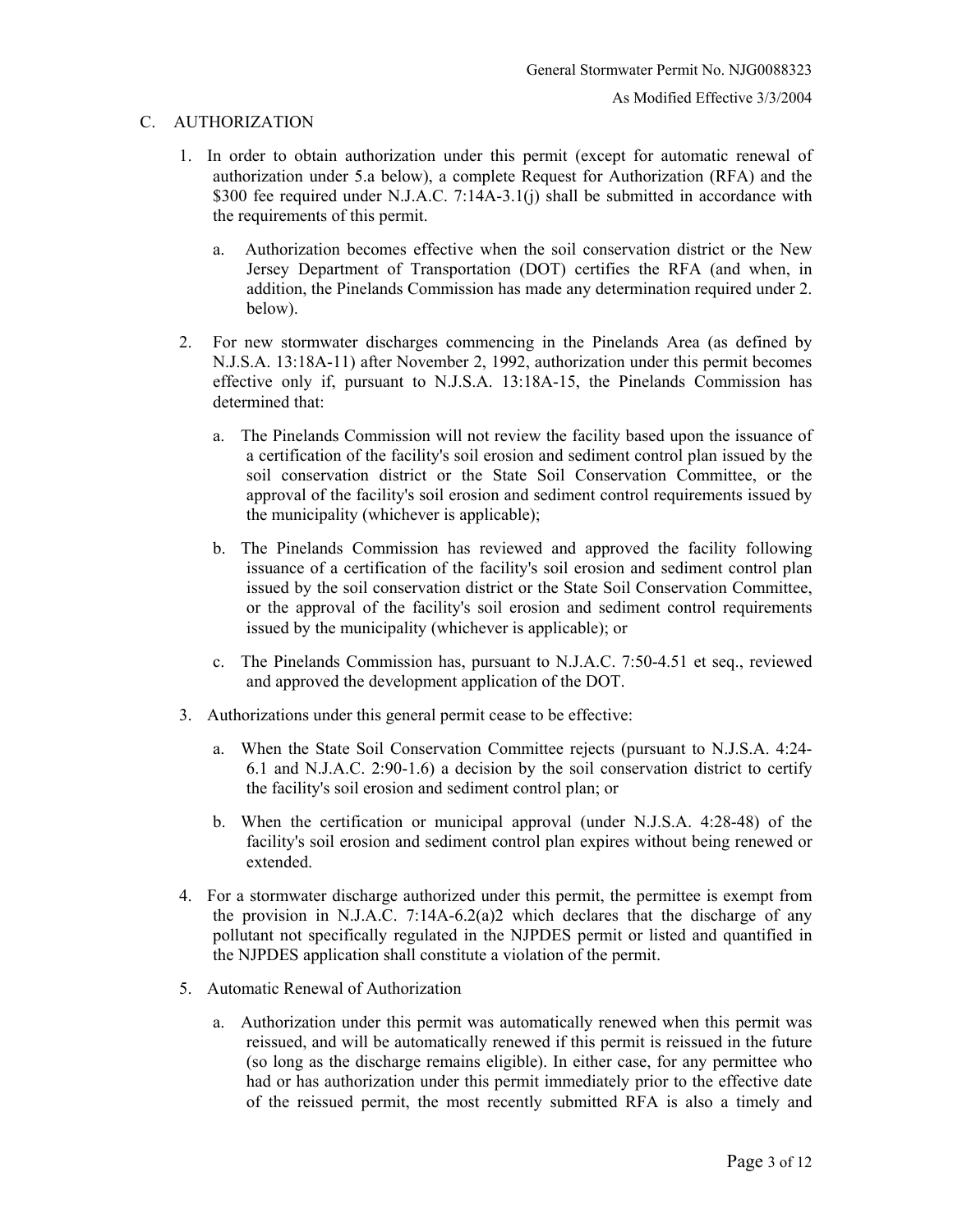#### As Modified Effective 3/3/2004

complete RFA under the reissued permit. (However, if the permittee is aware that any information in that most recently submitted RFA is no longer true, accurate, and complete, the permittee (except for DOT) shall provide the correct information to the soil conservation district within 90 days after that effective date, if the permittee has not done so already.) The soil conservation district shall provide a notice of renewed authorization to each such permittee (except for DOT).

b. A permittee whose authorization was renewed under a. above may request to be excluded from the reissued general permit in accordance with N.J.A.C. 7:14A- $6.13(g)$ , and may also request a stay of the application to that permittee of any conditions of the reissued permit in accordance with N.J.A.C. 7:14A-17.6.

### D. REQUEST FOR AUTHORIZATION REQUIREMENTS

- 1. Deadline for Requesting Authorization for a New Discharge
	- a. Except as provided in i. below, an RFA for a new stormwater discharge must be submitted at least 30 days prior to the commencement of the land disturbance that may result in that discharge.
		- i. An RFA for a new stormwater discharge associated with small construction activity at oil and gas exploration, production, processing, and treatment operations or transmission facilities must be submitted at least 30 days prior to the commencement of the land disturbance that may result in that discharge, or by February 8, 2005, whichever is later.
- 2. The Soil Conservation District (SCD) or DOT may, at its discretion, accept an RFA submitted after the foregoing deadlines; however, the discharger may still be held liable for any violations that occurred prior to the submission of the RFA.
- 3. Persons Requesting Authorization
	- a. An RFA shall be submitted by each person who is an operating entity for any part of the facility requiring a NJPDES permit for the stormwater discharge at the facility. When a facility is owned by one person but is currently operated by another person, the operating entity shall submit the RFA.
- 4. Contents of the Request for Authorization
	- a. A completed RFA shall include all of the following information regarding the regulated facility, using the Department's RFA form.
		- i. The legal name and address of all known current owners and operating entities. The RFA shall also identify which of these persons is submitting the RFA.
		- ii. The facility name and address.
		- iii. A brief description of the facility and its current and proposed uses.
		- iv. The RFA certification contained in Attachment A.
		- v. For stormwater discharges occurring in the Pinelands Area (as defined in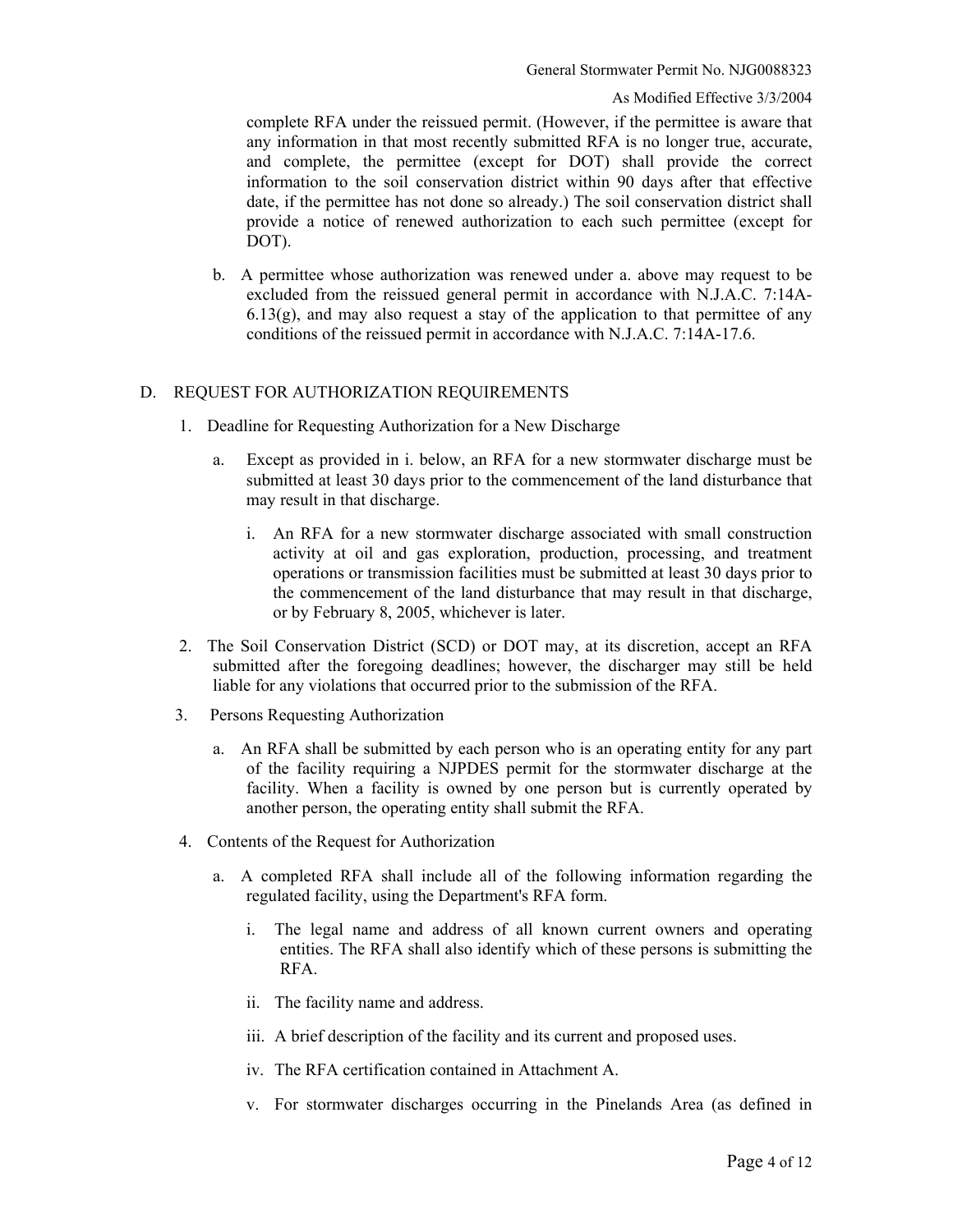N.J.S.A. 13:18A-11) prior to November 2, 1992, a Pinelands Commission "no call up" letter or public development approval.

- 5. Where to Submit
	- a. For projects that the New Jersey Department of Transportation (DOT) is constructing or proposes to construct, a completed, signed, and certified RFA shall be submitted by DOT to the Department at the address specified on the Department's RFA form, and the \$300 fee (except for authorization renewal under C.5.a.) shall be paid to the Department.
	- b. For all other projects, a completed and signed RFA and \$300 fee (except for authorization renewal) paid by check or money order payable to "Treasurer, State of New Jersey" shall be submitted along with the completed RFA to the soil conservation district.
- 6. Certifying the Request for Authorization
	- a. For projects that the DOT is constructing or proposes to construct, the DOT shall certify the RFA if the requirements above have been satisfied, and if the DOT has certified the facility's plan for soil erosion and sediment control under N.J.S.A. 4:24-43.
	- b. For other projects, the soil conservation district shall certify the RFA if the requirements above have been satisfied, and if:
		- i. The soil conservation district has certified the facility's plan for soil erosion and sediment control under N.J.S.A. 4:24-43; or
		- ii. The State Soil Conservation Committee has certified the facility's plan for soil erosion and sediment control under N.J.S.A. 4:24-6.1 and N.J.S.A. 4:24-43; or
		- iii. The facility has been approved under a municipal ordinance for soil erosion and sediment control pursuant to N.J.S.A. 4:24-48.
	- c. The district shall grant or deny certification of the RFA within a period of 30 days after submission of a complete RFA unless, by mutual agreement in writing between the district and the persons requesting authorization, the period of 30 days shall be extended for an additional period of 30 days. Failure of the district to grant or deny certification within such time period shall constitute certification of the RFA.
	- d. RFAs certified by the soil conservation districts shall be submitted by those districts to the State Soil Conservation Committee, which shall submit them to the Department at the address specified on the Department's RFA form.
- 7. Additional Notification
	- a. Facilities that discharge stormwater associated with industrial activity through a large or medium municipal separate storm sewer system (systems serving a population of 100,000 or more) must also submit a copy of the RFA to the owner of and operating entity for that system.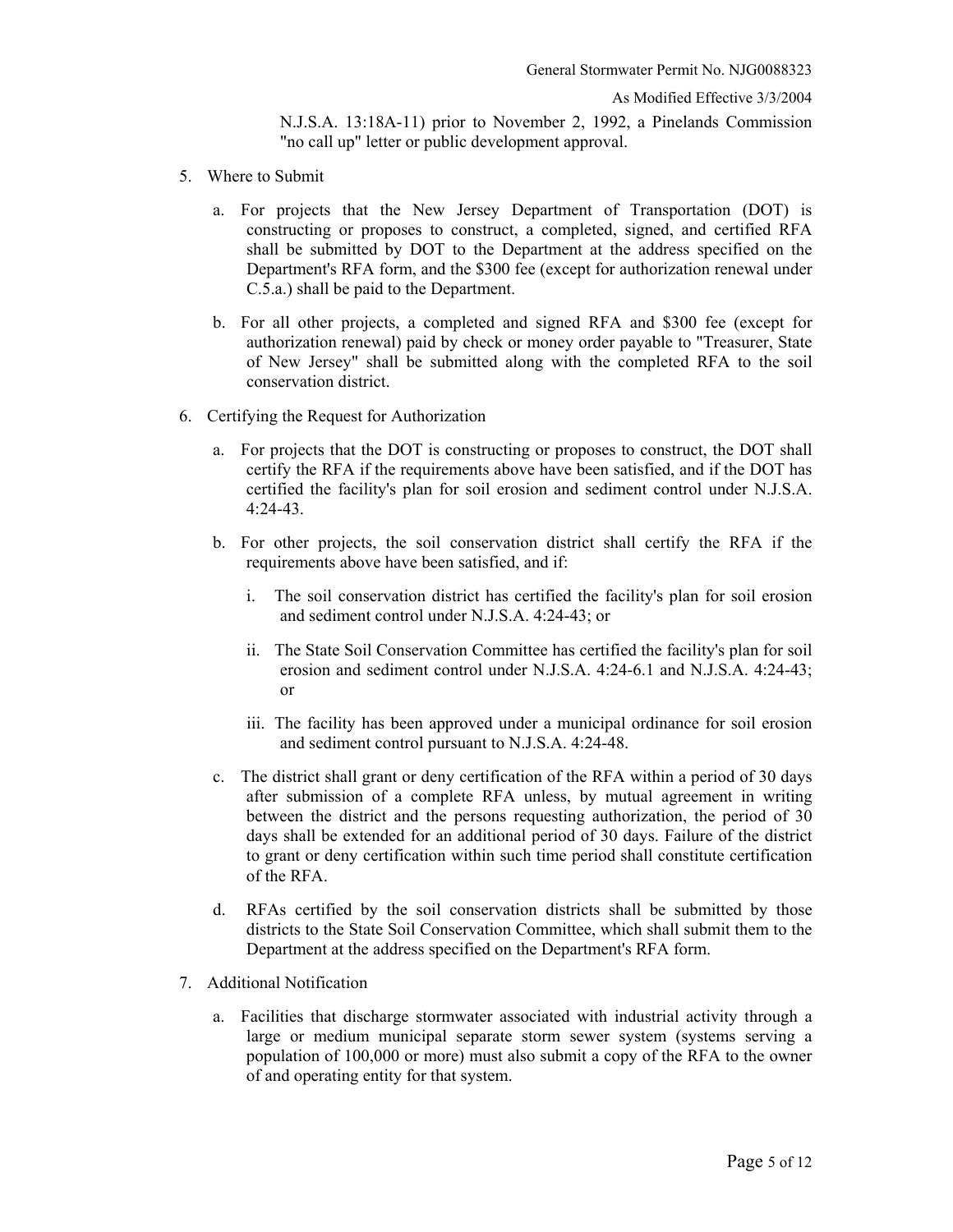b. Persons requesting authorization shall also submit a copy of the RFA to each owner (if any) of the facility who did not submit the RFA.

### E. EFFLUENT LIMITATIONS; INSPECTION AND REPORTING REQUIREMENTS

- 1. Stormwater Pollution Prevention Plan (SPPP). Construction, mining, or quarrying activity that may result in a stormwater discharge authorized by this permit shall be executed only in accordance with a SPPP that consists of the erosion and sediment control component described under a. below, and (where applicable) the construction site waste control component set forth in Attachment B. A copy of this SPPP shall be retained by the permittee for a period of at least five years after the completion of construction. This period may be extended by written request of the Department at any time (see N.J.A.C. 7:14A-6.6):
	- a. Erosion and sediment control Land disturbances that may result in a stormwater discharge authorized by this permit shall be executed only in accordance with a soil erosion and sediment control plan certified pursuant to N.J.S.A. 4:24-43, or requirements for soil erosion and sediment control established in or pursuant to a municipal ordinance in accordance with N.J.S.A. 4:24-48, whichever is applicable. For purposes of this permit, the above mentioned soil erosion and sediment control plan or requirements constitute the erosion and sediment control component of the facility's SPPP (except for any provisions that are not relevant to the stormwater discharge authorized by this permit).
	- b. Construction Site Waste Control The construction site waste control component of the SPPP consists of the requirements set forth in Attachment B. These requirements become operative on March 3, 2004 and apply only to construction activities that commence on or after March 3, 2004. Public projects that have gone out for bid or have been awarded a contract prior to March 3, 2004 are exempt from implementing the new requirements for construction site waste management. Construction activities that commenced prior to March 3, 2004 but did not obtain certification (or approval from exempt municipality) required under the Soil Erosion and Sediment Control Act are not exempt from the requirements in this section. Any other new construction activity for which an RFA is submitted on or after March 3, 2004 or which receive automatic renewal of authorization under this permit after March 3, 2004 also shall comply with these requirements. These requirements apply only to such facilities with "stormwater discharge associated with small construction activity" as defined at N.J.A.C. 7:14A-1.2, and to such facilities with stormwater discharge associated with construction activity described under subparagraph 1x of the N.J.A.C. 7:14A-1.2 definition of "stormwater discharge associated with industrial activity."
- 2. Land disturbances that may result in a stormwater discharge authorized by this permit shall not commence until authorization is effective under C., above.
- 3. Routine Inspections
	- a. The permittee shall conduct and document routine inspections of the facility to identify areas contributing to the stormwater discharge authorized by this permit and evaluate whether the stormwater pollution prevention plan (SPPP) identified under E.1, above, is being properly implemented and maintained, or whether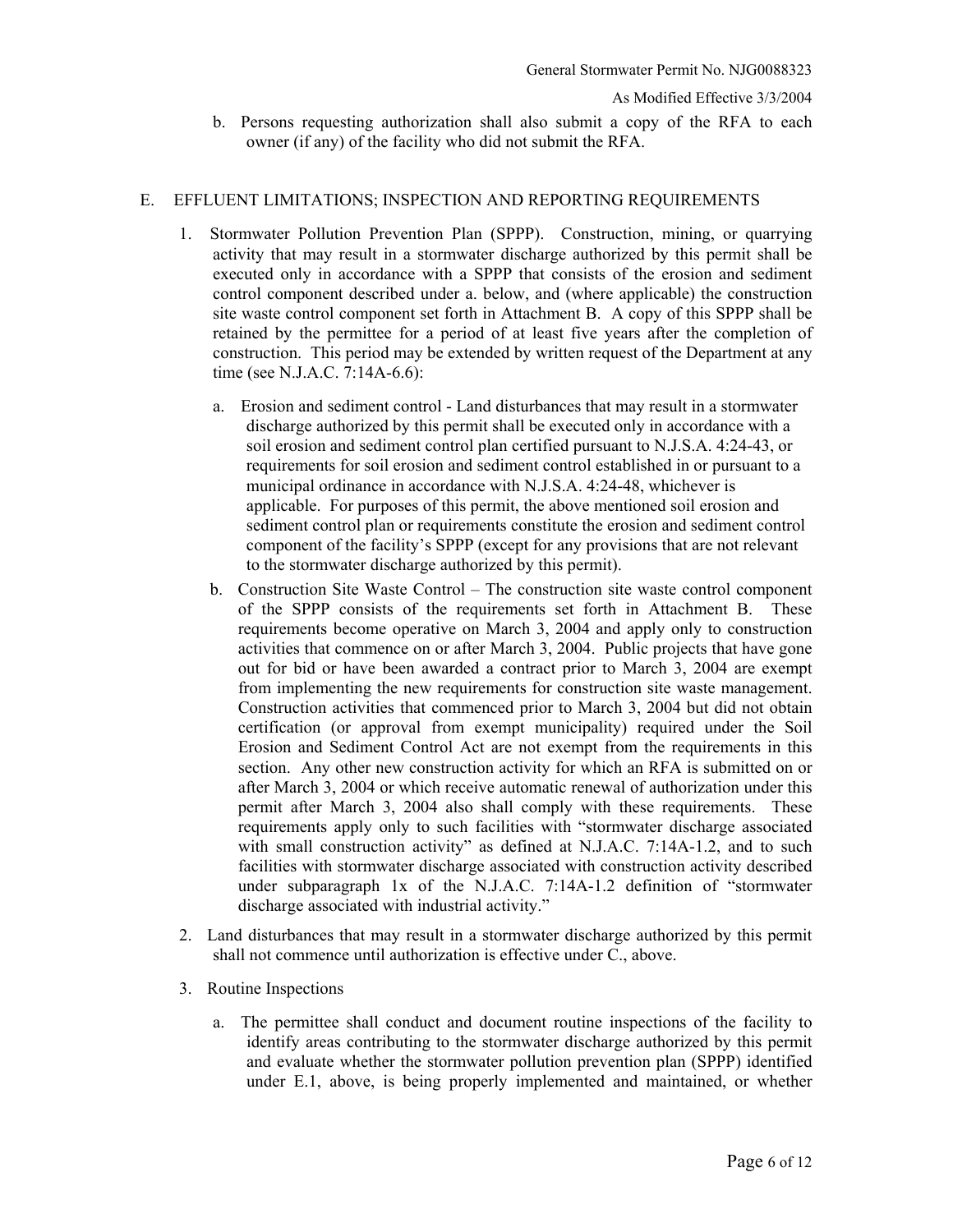As Modified Effective 3/3/2004

additional measures are needed to implement the SPPP. (Routine inspections minimum weekly).

- 4. Annual Reports and Certifications
	- a. The permittee shall prepare an annual report summarizing each inspection performed under 3.a., above. This report shall be accompanied by an annual certification, on a form provided by the Department, that the facility is in compliance with its SPPP and this permit, except that if there are any incidents of noncompliance, those incidents shall be identified in the certification. If there are incidents of noncompliance, the report shall identify the steps being taken to remedy the noncompliance and to prevent such incidents from recurring. The report and certification shall be signed and dated by the permittee in accordance with N.J.A.C. 7:14A-4.9, and shall be maintained for a period of at least five years. This period may be extended by written request from the Department at any time (see N.J.A.C. 7:14A-6.6).
- 5. Reports of Noncompliance
	- a. All instances of noncompliance not reported under N.J.A.C. 7:14A-6.10 shall be reported to the Department annually.

#### F. STANDARD CONDITIONS APPLICABLE TO THIS GENERAL PERMIT

- 1. The permittee shall comply with all the conditions set forth in this permit and all the applicable requirements relevant to the permittee's discharge(s) that can be found in the Federal Clean Water Act and the New Jersey Water Pollution Control Act (N.J.S.A. 58:10A-1 et seq.). The permittee may be subject to penalties for any violations thereof.
- 2. The following conditions are incorporated by reference. The permittee is required to comply with the rules that were in effect as of the effective date of the final permit.

#### a. General Conditions

|       | <i>i.</i> Penalties for Violations                    | N.J.A.C. 7:14-8.1 et seq.          |
|-------|-------------------------------------------------------|------------------------------------|
|       | ii. Consolidation of Permit Processing                | N.J.A.C. 7:14A-15.5                |
|       | iii. Incorporation by Reference                       | N.J.A.C. 7:14A-2.3                 |
|       | iv. Enforcement Action                                | N.J.A.C. 7:14A-2.9                 |
|       | v. General Conditions Applicable to All<br>Permittees | N.J.A.C. 7:14A-6.2                 |
| vi.   | Duty to Reapply                                       | $N.J.A.C. 7:14A-4.2(e)$            |
| vii.  | Administrative Continuation of Permits                | N.J.A.C. 7:14A-2.8                 |
| viii. | Duty to Mitigate                                      | N.J.A.C. 7:14A-6.2(a)5, 6.2(a)11   |
| ix.   | <b>Permit Actions</b>                                 | N.J.A.C. 7:14A-2.7(c)              |
| Χ.    | <b>Permit Duration and Renewal</b>                    | N.J.A.C. 7:14A-2.7(a), (b)         |
| хi    | <b>Effect of Permit</b>                               | N.J.A.C. 7:14A-2.9(c), $6.2(a)6&7$ |
|       |                                                       |                                    |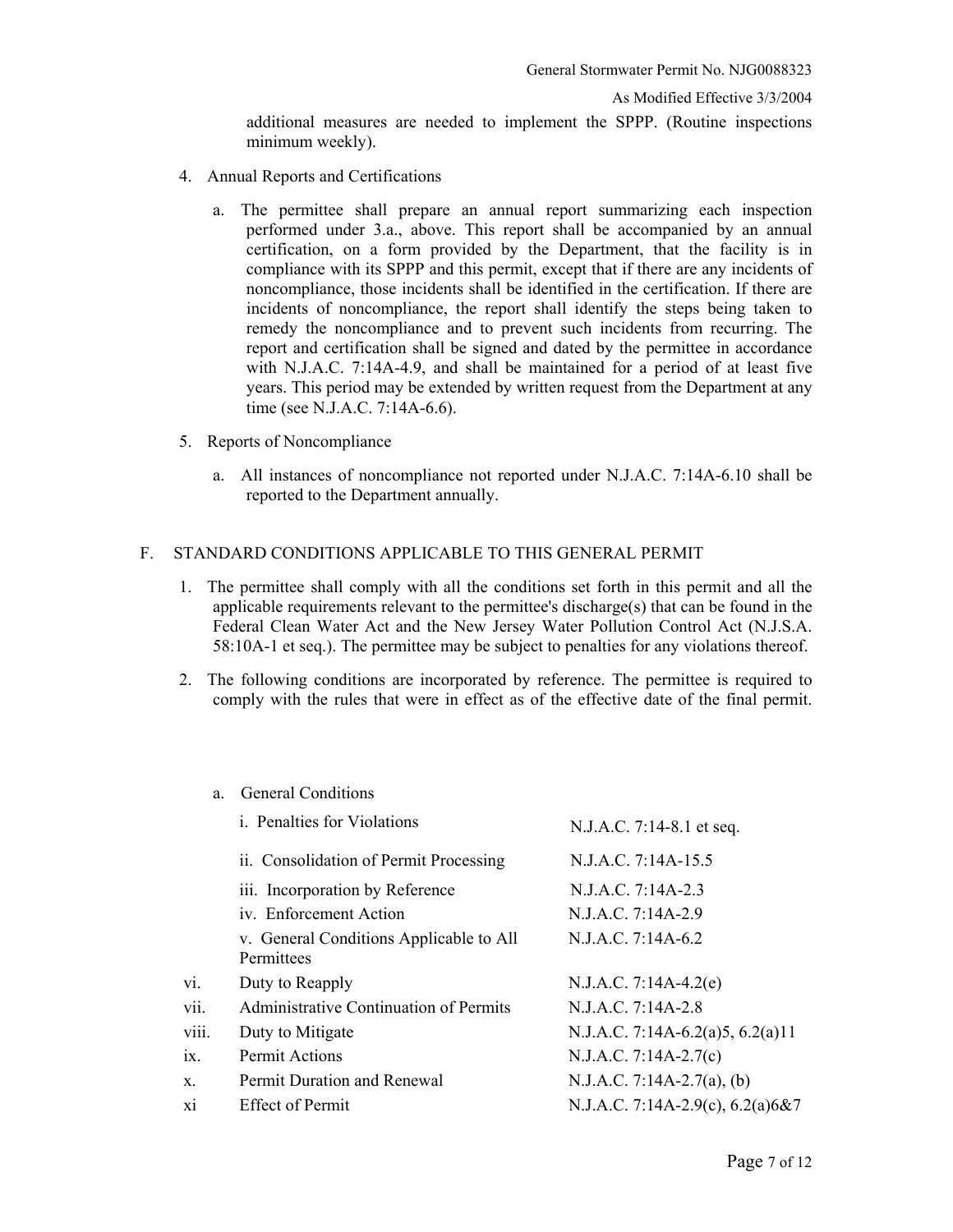| xii.     | Inspection and Entry                                                                                                           | $N.J.A.C. 7:14A-2.11(e)$                     |
|----------|--------------------------------------------------------------------------------------------------------------------------------|----------------------------------------------|
| xiii.    | Severability                                                                                                                   | $N.J.A.C. 7:14A-2.2(b)$                      |
| xiv.     | <b>Toxic Pollutants</b>                                                                                                        | N.J.A.C. 7:14A-6.2(a)4                       |
| XV.      | <b>Standard Reopener Clause</b>                                                                                                | N.J.A.C. 7:14A-6.2(a)10                      |
| xvi.     | <b>General Permits</b>                                                                                                         | N.J.A.C. 7:14A-6.13                          |
| xvii.    | Fee Schedule                                                                                                                   | N.J.A.C. 7:14A-3.1                           |
|          | b. Operation and Maintenance                                                                                                   |                                              |
| $i$ .    | Proper Operation and Maintenance                                                                                               | $N.J.A.C. 7:14A-6.12(a)$                     |
| ii.      | Need to Halt or Reduce not a Defense                                                                                           | N.J.A.C. 7:14A-2.9(b)                        |
| 111.     | <b>Bypass</b>                                                                                                                  | N.J.A.C. 7:14A-6.11                          |
| iv.      | Upset                                                                                                                          | N.J.A.C. 7:14A-6.11                          |
| $c_{-}$  | Records and Reporting Requirements                                                                                             |                                              |
| $i$ .    | Record Keeping                                                                                                                 | N.J.A.C. 7:14A-6.6                           |
| 11.      | <b>Planned Changes</b>                                                                                                         | N.J.A.C. 7:14A-6.7                           |
| iii.     | Changes in Discharge                                                                                                           | N.J.A.C. 7:14A-6.7                           |
| iv.      | Anticipated Noncompliance                                                                                                      | N.J.A.C. 7:14A-6.7                           |
| V.       | Transfer                                                                                                                       | N.J.A.C. 7:14A-6.2(a)8, 6.13(n),<br>16.116.2 |
| vi.      | <b>Compliance Schedules</b>                                                                                                    | N.J.A.C. 7:14A-6.4                           |
| vii.     | Noncompliance Reporting                                                                                                        | N.J.A.C. 7:14A-6.10                          |
| viii.    | Duty to Provide Information                                                                                                    | N.J.A.C. 7:14A-2.11, 6.2(a)14                |
| $ix_{-}$ | <b>Signatory Requirements</b>                                                                                                  | N.J.A.C. 7:14A-4.9                           |
| $X_{-}$  | Public Access to Information                                                                                                   | N.J.A.C. 7:14A-18.1                          |
| xi.      | <b>Additional Requirements for all Existing</b><br>Manufacturing, Commercial, Mining,<br>Silviculture, and Research Facilities | N.J.A.C. 7:14A-11.3                          |
| X11.     | Missing or Incorrect Information                                                                                               | N.J.A.C. 7:14A-2.11(f), 6.10(e)2 & (f)3      |
| xiii.    | Confidentiality                                                                                                                | N.J.A.C. 7:14A-18.2                          |
|          |                                                                                                                                |                                              |

# G. SPECIAL CONDITIONS

- 1. Other Laws
	- a. In accordance with N.J.A.C. 7:14A-6.2(a)7, this permit does not authorize any infringement of State or local law or regulations, including, but not limited to the Pinelands rules (N.J.A.C. 7:50), N.J.A.C. 7:1E (Department rules entitled "Discharges of Petroleum and other Hazardous Substances"), and all other Department rules. No discharge of hazardous substances (as defined in N.J.A.C. 7:1E-1.6) resulting from an onsite spill shall be deemed to be "pursuant to and in compliance with permit" within the meaning of the Spill Compensation and Control Act at N.J.S.A. 58:10-23.11c.
	- b. Exemptions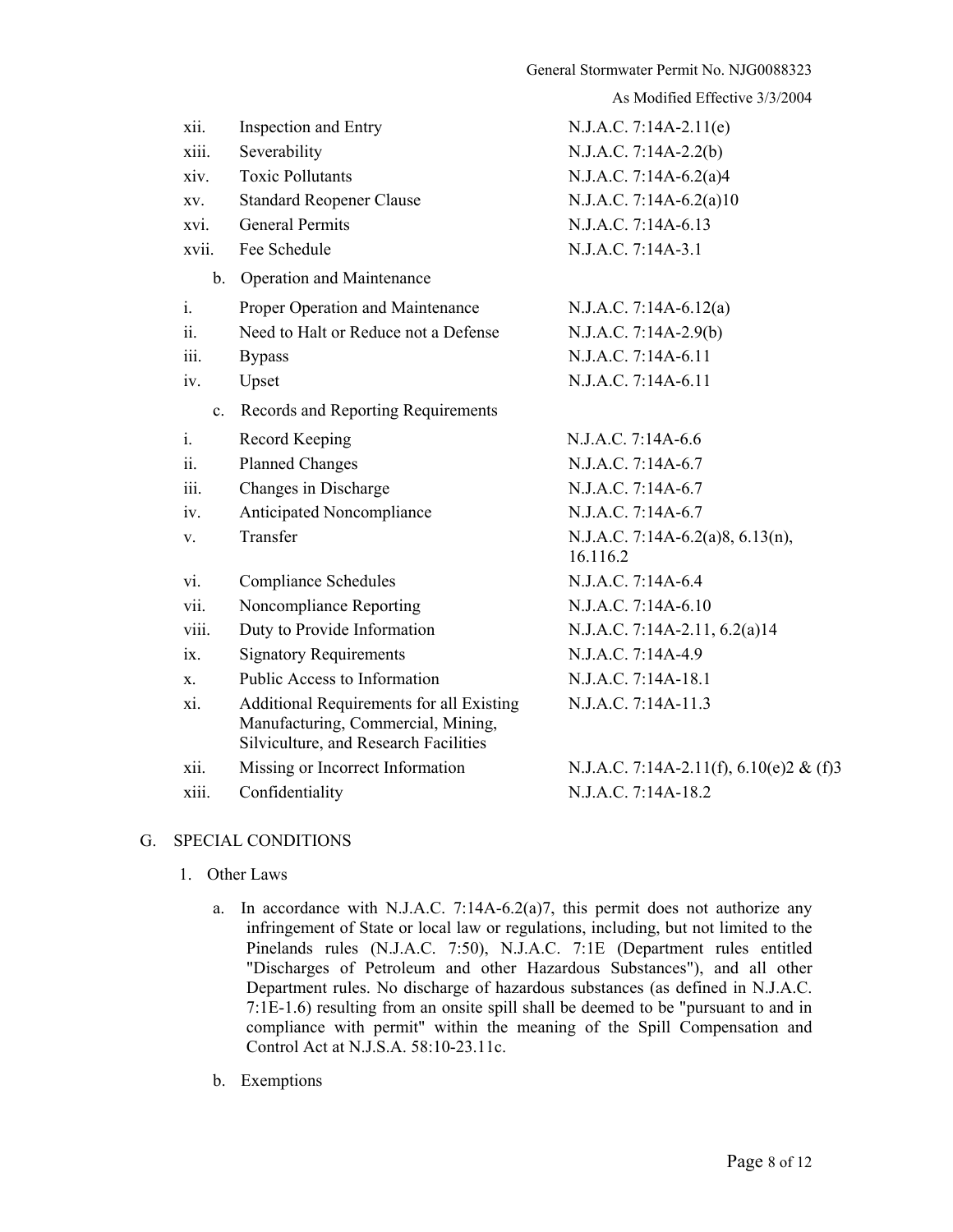i. Operations and Maintenance Manual: In accordance with N.J.A.C. 7:14A-6.12(c), for a stormwater discharge authorized by this permit, the permittee is exempt from the requirement to prepare an operations and maintenance manual.

### H. DEFINITIONS

- 1. Unless otherwise stated herein the definitions set forth at N.J.A.C. 7:14A-1.2 are incorporated into this permit.
- 2. "Separate storm sewer" means a conveyance or system of conveyances (including roads with drainage systems, streets, catch basins, gutters, ditches, man-made channels, or storm drains):
	- a. Designed or used for collecting or conveying stormwater;
	- b. Which is not part of a "combined sewer system"; and
	- c. Which is not part of a "Publicly Owned Treatment Works" (POTW).
- 3. "Stormwater" means water resulting from precipitation (including rain and snow) that runs off the land's surface, is transmitted to the subsurface, or is captured by separate storm sewers or other sewerage or drainage facilities, or conveyed by snow removal equipment.

## I. ATTACHMENT A: RFA CERTIFICATION

- 1. Every Request for Authorization (RFA) shall include the following RFA certification.
	- a. "I certify under penalty of law that this Request for Authorization and all attached documents were prepared under my direction or supervision in accordance with a system designed to assure that qualified personnel properly gather and evaluate the information submitted. Based on my inquiry of the person or persons who manage the system, or those persons directly responsible for gathering the information, the information submitted is, to the best of my knowledge and belief, true, accurate and complete. As far as I know, none of the stormwater discharges for which this Request for Authorization is submitted are excluded from authorization by Section A.2 or A.3 of NJPDES Permit No. NJ0088323.
	- b. "I am aware that pursuant to the Water Pollution Control Act (see N.J.S.A. 58:10A-10f(2) and (3)), there are significant civil and criminal penalties for making a false statement, representation or certification in any application, record, or other document filed or required to be maintained under that Act, including fines and/or imprisonment."
- 2. The RFA certification shall be signed as follows:
	- a. For a corporation, by a responsible corporate officer as described in N.J.A.C. 7:14A-4.9(a)1;
	- b. For a partnership or sole proprietorship, by a general partner or the proprietor, respectively;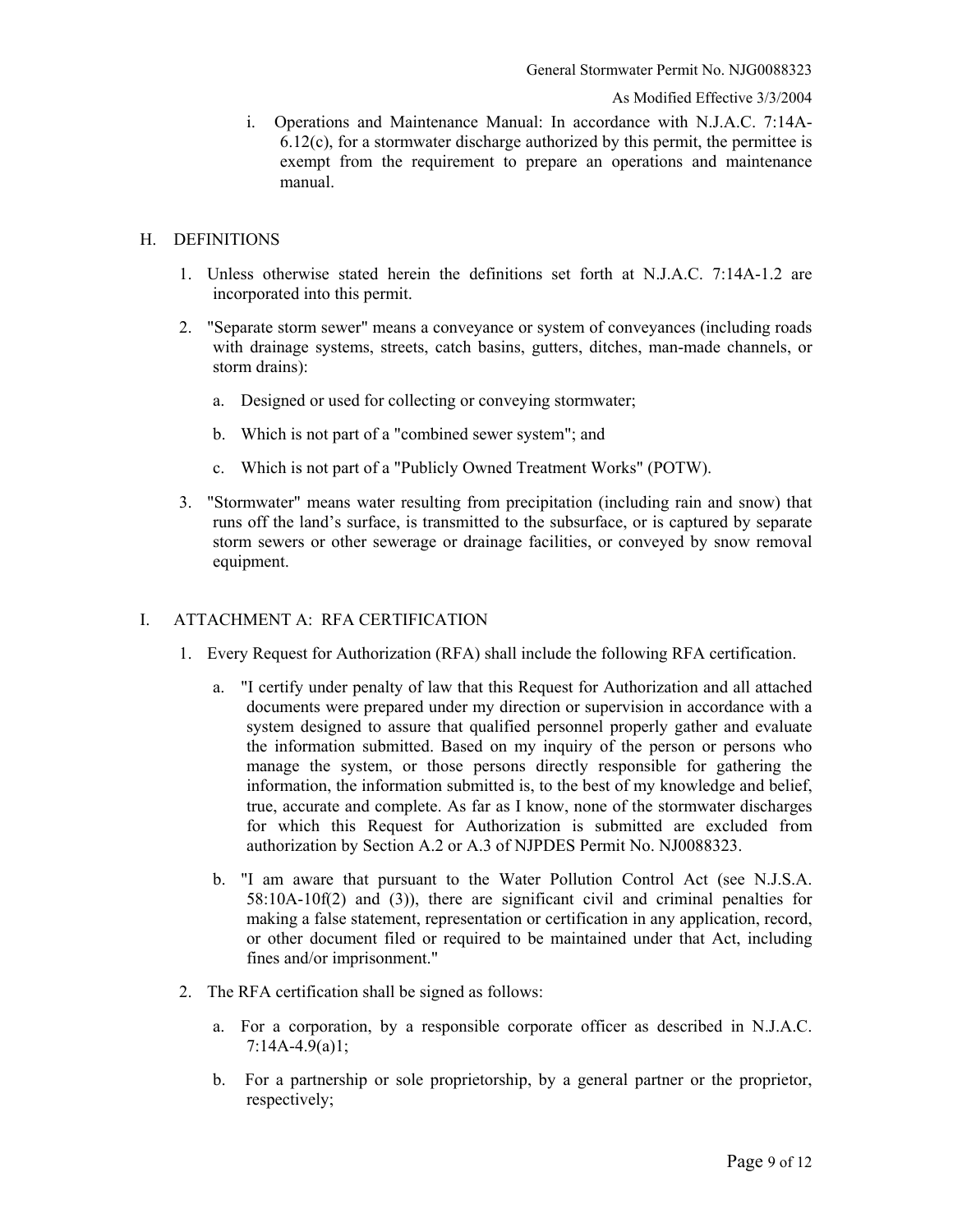- c. For a municipality, State, Federal or other public agency, by either a principal executive officer or ranking elected official; or
- d. For a corporation or other entity under a., b., or c., above, by a duly authorized representative, provided that:
	- i. The representative is authorized by a person described in a., b., or c., above;
	- ii. This authorization specifies either an individual or a position responsible for the overall operation of the regulated facility such as plant manager, operator of a well or well field, superintendent, position of equivalent responsibility, or an individual or position having overall responsibility for environmental matters for the company or public agency. A duly authorized representative may thus be either a named individual or any individual occupying a named position; and
	- iii. The written authorization is attached to the RFA.
- 3. A separate RFA certification shall be signed, dated and submitted for each person submitting the RFA.
- J. ATTACHMENT B: CONSTRUCTION SITE WASTE CONTROL COMPONENT OF THE STORMWATER POLLUTION PREVENTION PLAN (SPPP)
	- 1. The construction site waste control component of the SPPP consists of the requirements in 2., 3., and 4. below. These requirements become operative on March 3, 2004 and apply only to construction activities that commence on or after March 3, 2004. Public projects that have gone out for bid or have been awarded a contract prior to March 3, 2004 are exempt from implementing the new requirements for construction site waste management. Construction activities that commenced prior to March 3, 2004 but did not obtain certification (or approval from exempt municipality) required under the Soil Erosion and Sediment Control Act are not exempt from the requirements in this section. Any other new construction activity for which an RFA is submitted on or after March 3, 2004 or which receive automatic renewal of authorization under this permit after March 3, 2004 also shall comply with these requirements. These requirements apply only to such facilities with "stormwater discharge associated with small construction activity" as defined at N.J.A.C. 7:14A-1.2, and to such facilities with stormwater discharge associated with construction activity described under subparagraph 1x of the N.J.A.C. 7:14A-1.2 definition of "stormwater discharge associated with industrial activity."
	- 2. Material Management to Prevent or Reduce Waste Any pesticides, fertilizers, fuels, lubricants, petroleum products, anti-freeze, paints and paint thinners, cleaning solvents and acids, detergents, chemical additives, and concrete curing compounds shall be stored in containers in a dry covered area. Manufacturers' recommended application rates, uses, and methods shall be strictly followed to the extent necessary to prevent or minimize the presence of waste from such materials in the stormwater discharge authorized by this permit. (The preceding sentence does not apply to any manufacturers' recommendations about fertilizer or other material that conflict with the erosion and sediment control component of the facility's SPPP.)
	- 3. Waste Handling The following requirements apply only to construction site waste that has the potential to be transported by the stormwater discharge authorized by this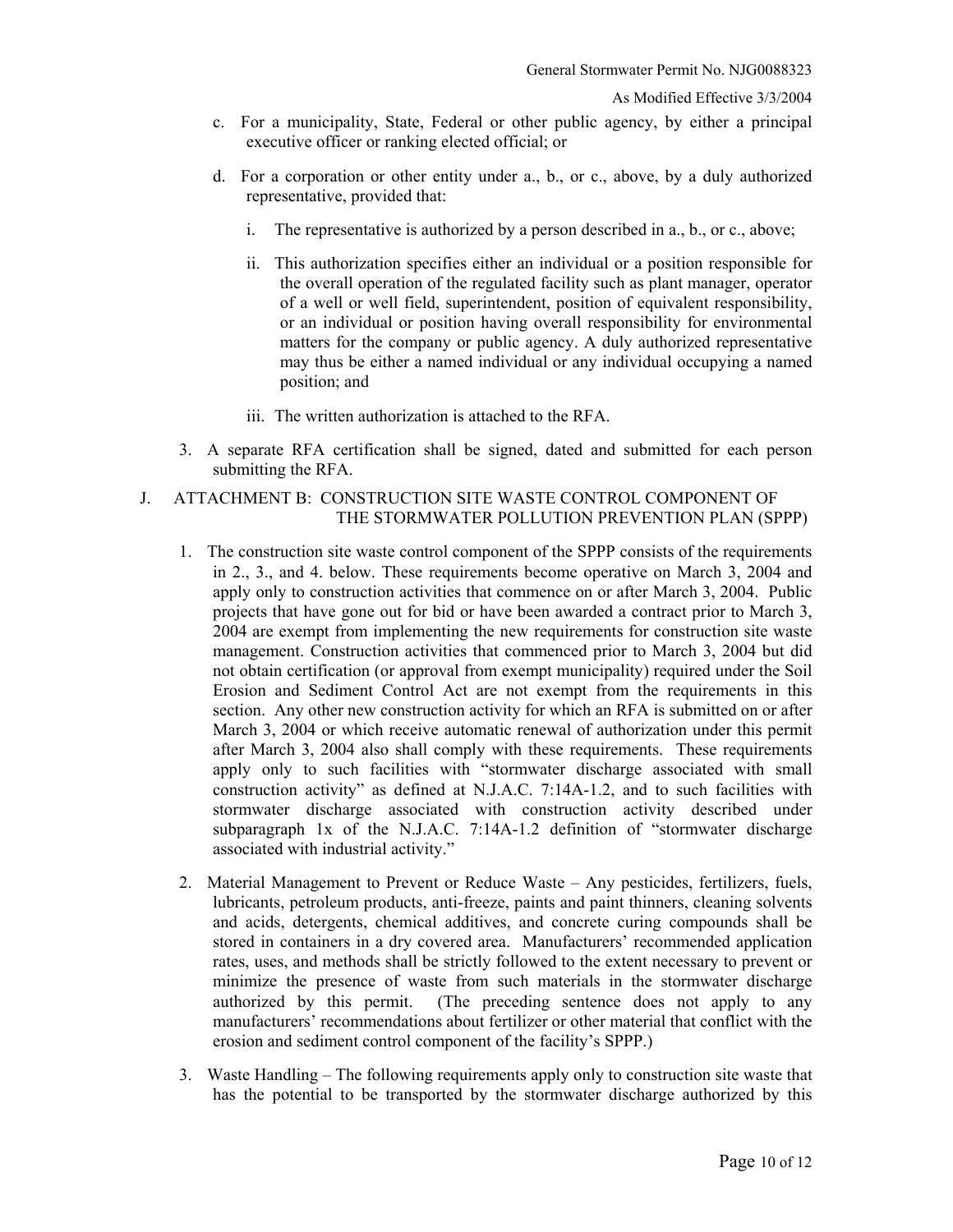permit. The handling at the construction site of waste building material and rubble and other construction site wastes, including litter and hazardous and sanitary wastes, shall conform with the State Solid Waste Management Act, N.J.S.A. 13:1E-1 et seq., and its implementing rules at N.J.A.C. 7:26, 7:26A, and 7:26G; the New Jersey Pesticide Control Code at N.J.A.C. 7:30; the State litter statute (N.J.S.A. 13:1E-99.3); and OSHA requirements for sanitation at 29 C.F.R. 1926 (except where such conformance is not relevant to the stormwater discharge authorized by this permit). Construction sites shall have one or more designated waste collection areas onsite or adjacent to the site, and an adequate number of containers (with lids or covers) for waste. Waste shall be collected from such containers before they overflow, and spills at such containers shall be cleaned up immediately.

- a. Construction site wastes include but are not limited to:
	- i. "Construction and demolition waste," as defined in N.J.A.C. 7:26-1.4 as follows: "waste building material and rubble resulting from construction, remodeling, repair, and demolition operations on houses, commercial buildings, pavements and other structures. The following materials may be found in construction and demolition waste: treated and untreated wood scrap; tree parts, tree stumps and brush; concrete, asphalt, bricks, blocks and other masonry; plaster and wallboard; roofing materials; corrugated cardboard and miscellaneous paper; ferrous and non-ferrous metal; nonasbestos building insulation; plastic scrap; dirt; carpets and padding; glass (window and door); and other miscellaneous materials; but shall not include other solid waste types."
	- ii. Any waste building material and rubble resulting from such operations that is hazardous for purposes of N.J.A.C. 7:26G (the Hazardous Waste rules).
	- iii. Discarded (including spilled) pesticides, fertilizers, fuels, lubricants, petroleum products, anti-freeze, paints and paint thinners, paint chips and sandblasting grits, cleaning solvents, acids for cleaning masonry surfaces, detergents, chemical additives used for soil stabilization (e.g., calcium chloride), and concrete curing compounds.
	- iv. Other "litter," as defined at N.J.S.A. 13:1E-215.d as follows: "any used or unconsumed substance or waste material which has been discarded whether made of aluminum, glass, plastic, rubber, paper, or other natural or synthetic material, or any combination thereof, including, but not limited to, any bottle, jar or can, or any top, cap or detachable tab of any bottle, jar or can, any unlighted cigarette, cigar, match or any flaming or glowing material or any garbage, trash, refuse, debris, rubbish, grass clippings or other lawn or garden waste, newspapers, magazines, glass, metal, plastic or paper containers or other packaging or construction material, but does not include the waste of the primary processes of mining or other extraction processes, logging, sawmilling, farming or manufacturing."
	- v. Sanitary sewage and septage.
	- vi. Contaminated soils encountered or discovered during earthmoving activities or during the cleanup of a leak or discharge of a hazardous substance.